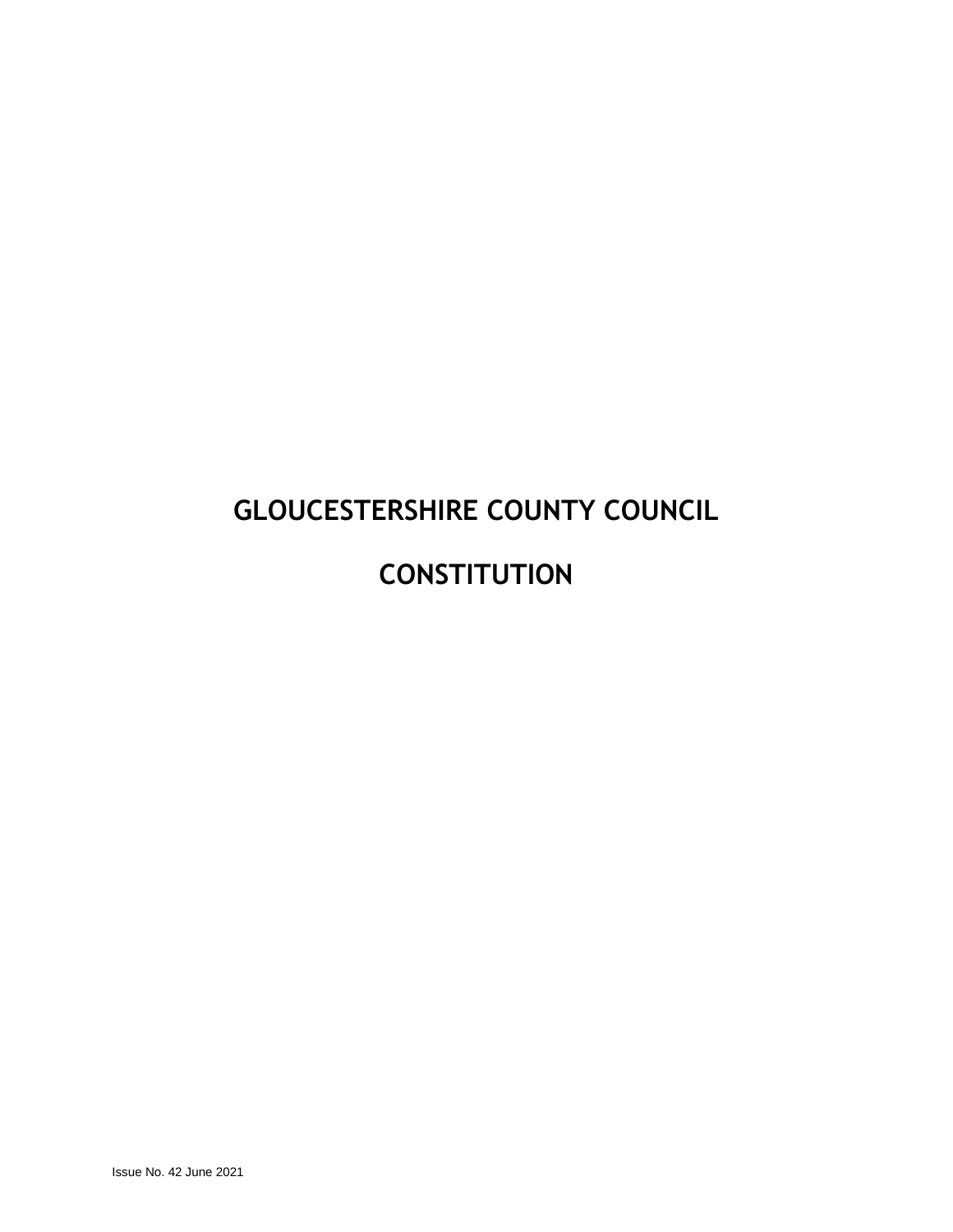# **CONTENTS AND UPDATE RECORD**

#### **Part 1 Summary and Explanation**

#### **Part 2 Articles of the Constitution**

- Article 1 The Constitution
- Article 2 Members of the County Council
- Article 3 The public and the County Council
- Article 4 The Full Council
- Article 5 Chair of the Council
- Article 6 The Cabinet
- Article 7 Decision making
- Article 8 Scrutiny of decisions
- Article 9 Audit and Governance Committee Regulatory and other
- Article 10 committees
- Article 11 Area committees
- Article 12 Joint arrangements
- Article 13 Officers
- Article 14 Finance, contracts and legal matters
- Article 15 Review and revision of the Constitution
- Article 16 Suspension, interpretation and publication of the Constitution

#### **Part 3 Responsibility for Functions**

Introduction

The functions of full Council

Local choice functions

Full Council functions of a regulatory nature (non-Cabinet functions)

- Appeals Committee
- Appointments Committee
- Constitution Committee
- Pensions Committee
- Pensions Board
- Planning Committee
- Council regulatory functions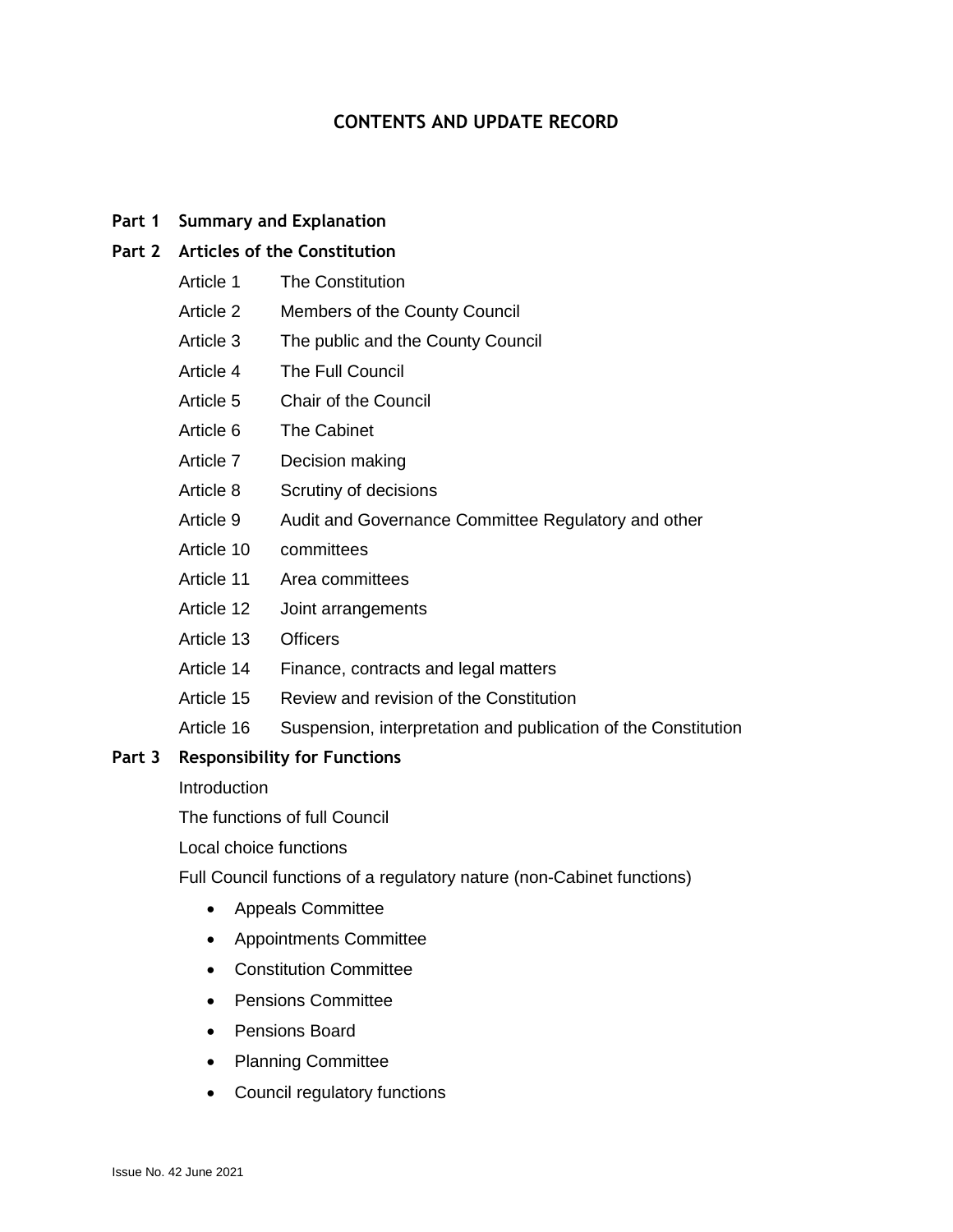- Safety and Licensing Committee
- Commons and Rights of Way Committee
- Traffic Regulation Committee
- Audit and Governance Committee
- Scrutiny Committees
- Health and Wellbeing Board
- Gloucestershire Police and Crime Panel

Responsibility for executive functions

Scheme of delegation

Joint arrangements

Policy on distribution of functions

#### **Part 4 Rules of Procedure**

#### **Part 4 Procedural Standing Orders**

Annual Meeting of the County Council

Ordinary Meetings

Extraordinary Meetings

Location and times of full Council meetings

Notice and summons to meetings

Chair of meeting

Quorum

Questions from the public

Questions by members

Notices of motion

Motions without notice

Rules of debate

Previous decisions and motions

Voting

**Minutes** 

Record of attendance

Exclusion of the public

Members conduct

Members interests in contracts and other matters

Disturbance by the public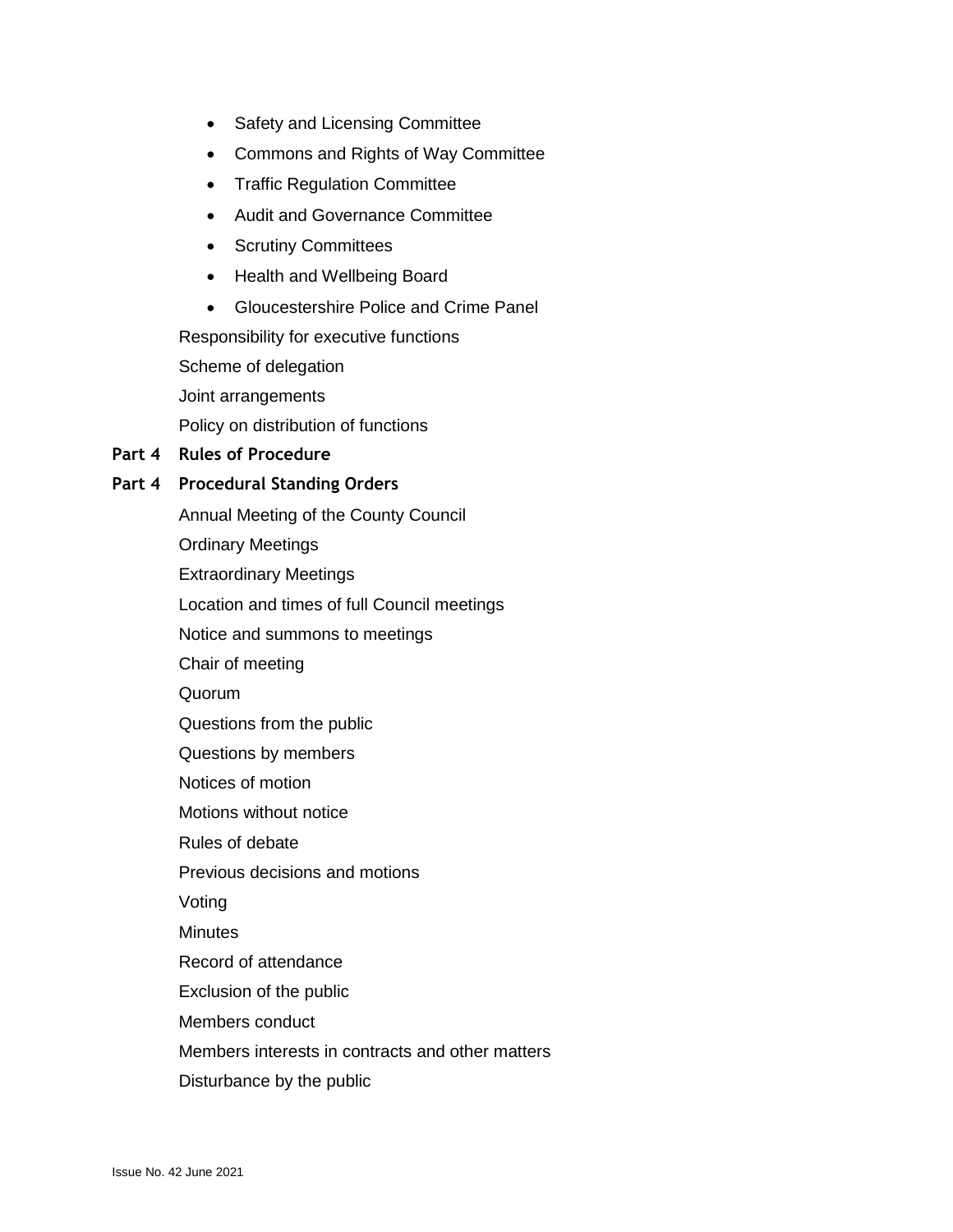Photography and audio recordings of meetings

Electronic communication

Suspension and amendment of Procedural Standing Orders

Authority of the Chair

Group Leaders and Lead Members

Application of Procedural Standing Orders to other Council bodies

Election of Chair and Vice-Chair of committees

Appointment of substitute members of committees

## **Part 4 Rules on access to information about the County Council's formal business**

**Introduction** 

The public's right to attend meetings

The public's right to obtain copies of the agenda to meetings and reports and documents that are to be discussed at meetings

Sub-committees, panels and groups

Decisions by the Leader of the Council, Cabinet Members and Officers

Minutes of meetings

Charges for the supply of agenda, reports and background papers

The special rules that apply to 'key decisions'

Exceptions to the need to publish notice of a key decision 28 days in advance

The general exception rule

The special urgency rule

Scrutiny Committees

Elected Members' additional rights of access to information

Additional rights of access to information by Scrutiny Committees

Elected Members' duty of confidence

#### **Part 4 Policy Framework and Budget Procedure Rules**

The framework for Cabinet decisions

Process for developing the framework

Full Council decision and Leader's objection

Decisions outside the Policy Framework or budget

Urgent decisions outside the Policy Framework or budget

The call-in of decisions outside the Policy Framework or budget

#### **Part 4 Cabinet Procedure Rules**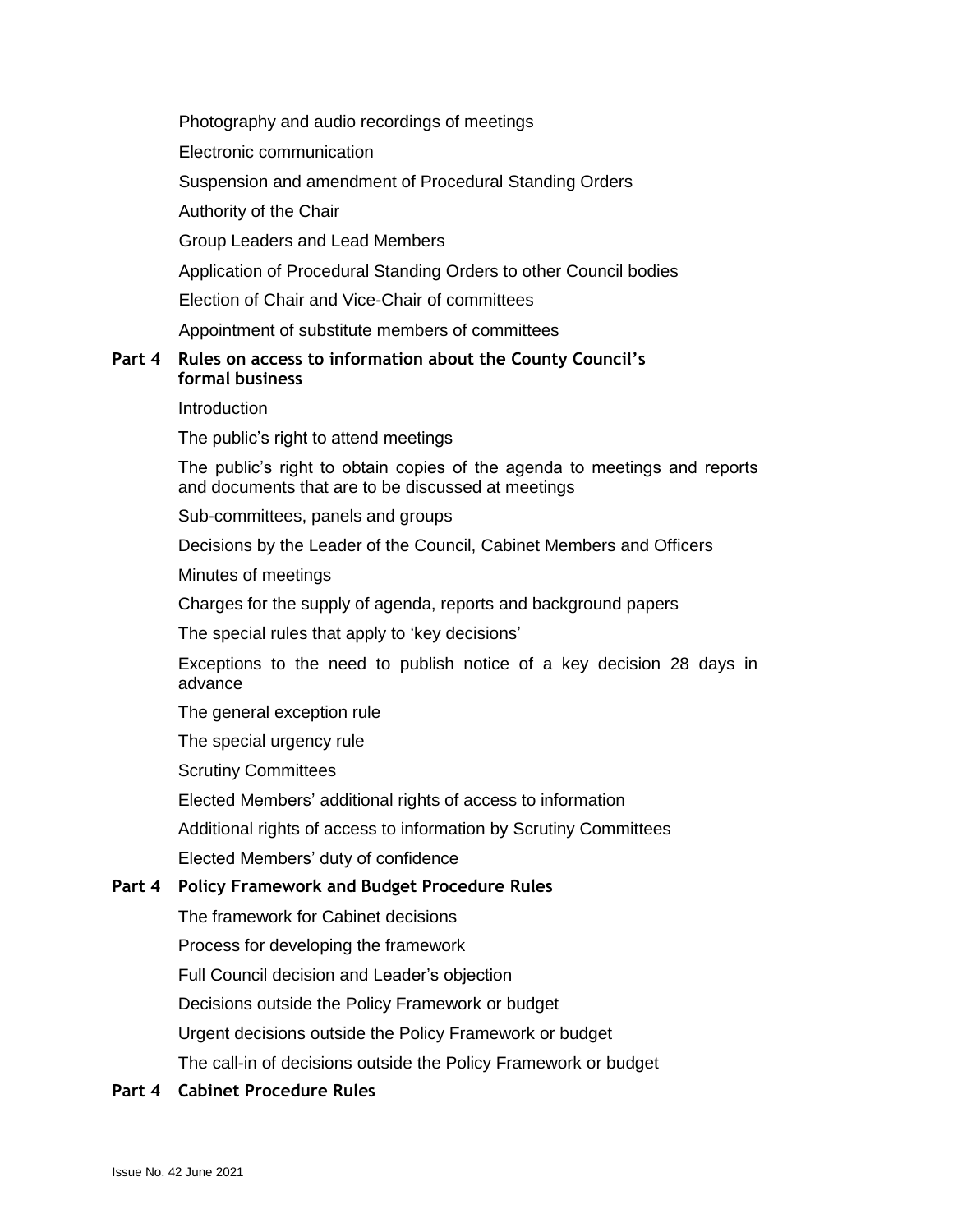Membership of the Cabinet

The role of the Cabinet

Publication of proposed decisions and decisions taken

Conflicts of interest

Cabinet meetings

Key decisions

Cabinet agenda

How are the Cabinet meetings conducted? Questions at Cabinet meetings

Business conducted at meetings of the Cabinet

**Consultation** 

Cabinet liaison arrangements

Appointment of Cabinet panels

Other groups and Cabinet business

#### **Part 4 Scrutiny Procedure Rules**

Number and arrangements for Scrutiny Committee

Co-ordination

Membership

Casual vacancies

Co-optees

Education representatives

Chair and Vice-chair of Scrutiny Committees

Meetings of the Scrutiny Committees

Quorum

Work programmes

Agenda items

Councillor call for action

Policy review and development

Reports from Scrutiny Committees

Members and Officers giving account

Attendance by others

Call-in and review and scrutiny of decisions

Procedure at Scrutiny Committee meetings

Scrutiny Task Groups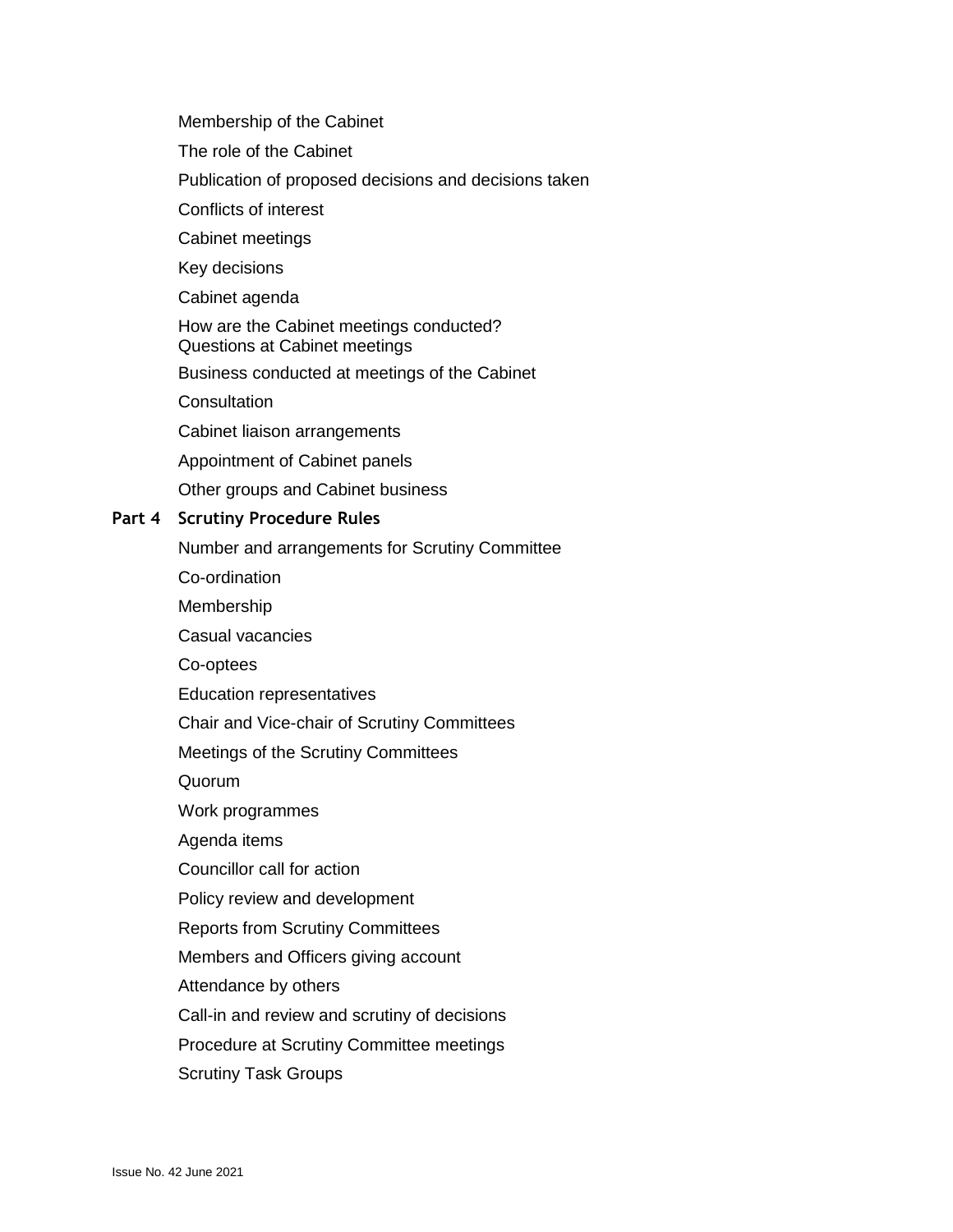#### **Part 4 Call-in Procedure Rules**

#### Scope

Publication of Cabinet decisions and implementation

Grounds for call-in

Call-in procedure

Call-in and deferring implementation

Consideration by the relevant Scrutiny Committee

Action by the relevant Scrutiny Committee

Action by the Cabinet, Leader of the Council or Cabinet Member

Response to the relevant Scrutiny Committee

Call-in of urgent decisions

Call-in of decisions outside the Policy Framework and budget Call-in template

### **Part 4 Panel Operating Principles**

#### **Part 4 Financial Regulations**

General introduction

Financial Regulation A: Financial management

Financial Regulation B: Financial planning

Financial Regulation C: Risk management and control of resources

Financial Regulation D: Systems and procedures

Financial Regulation E: External arrangements

# **Part 4 Contract Standing Orders**

Purpose

General provisions

Gateway Review

Contracts for Goods and Services

Invitation to Tender

Selective Tendering - Standing Lists

Selective Tendering - No Standing List

Advertising Contracts

Contracts for Works

Invitation to Tender

Selective Tendering – Standing Lists

Selective Tendering - No Standing List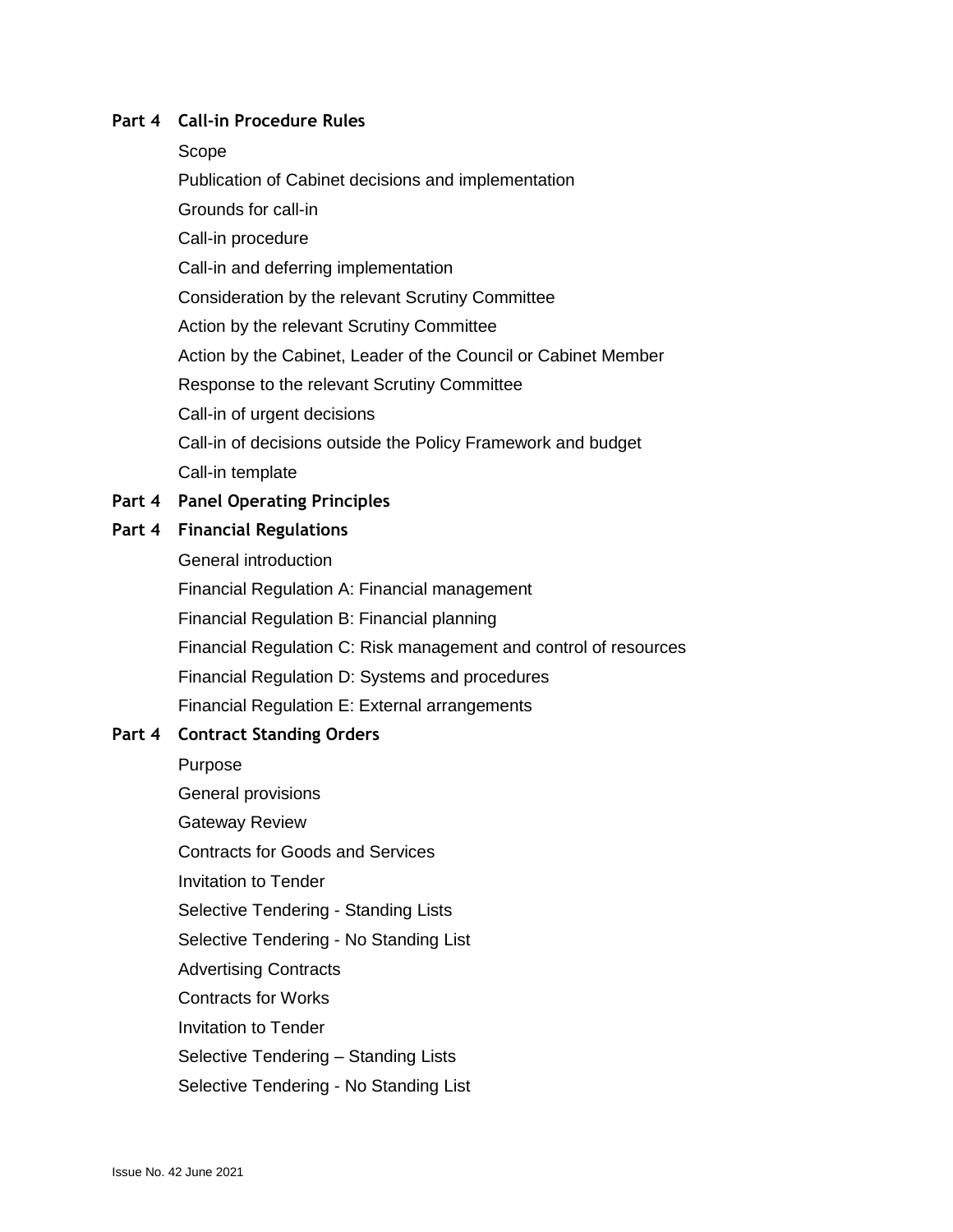Advertising Contracts Submission and Opening of Tenders Acceptance of Tenders Contract Conditions Procurement Gateway Form

# **Part 4 Officer Employment Procedure Rules**

Recruitment and appointment

Cabinet consultation - senior Officers

Appointment of political assistants

Other appointments

Disciplinary action - Head of Paid Service, Monitoring Officer and Chief Financial Officer

**Part 5 Codes and Protocols** 

### **Part 5 Protocol on Public Address at Planning Committee**

Notification of the wish to speak

Speaking limits

Speaking in sequence

Requirements for "Permitted Speakers"

- **Part 5 Members' Code of Conduct**
- **Part 5 Code of Conduct for Employees**

#### **Part 5 Protocol on the relationship between Officers and Members**

**Introduction** 

The role of elected Members

- The role of Officers
- Sources of difficulty
- Political neutrality

**Confidentiality** 

Dealing with the press

Member pressure on Officers

Blurring public and private roles

The role of group leaders and senior Officers

# **Part 5 Members' Protocol on Gifts and Hospitality**

**Introduction** 

What should be registered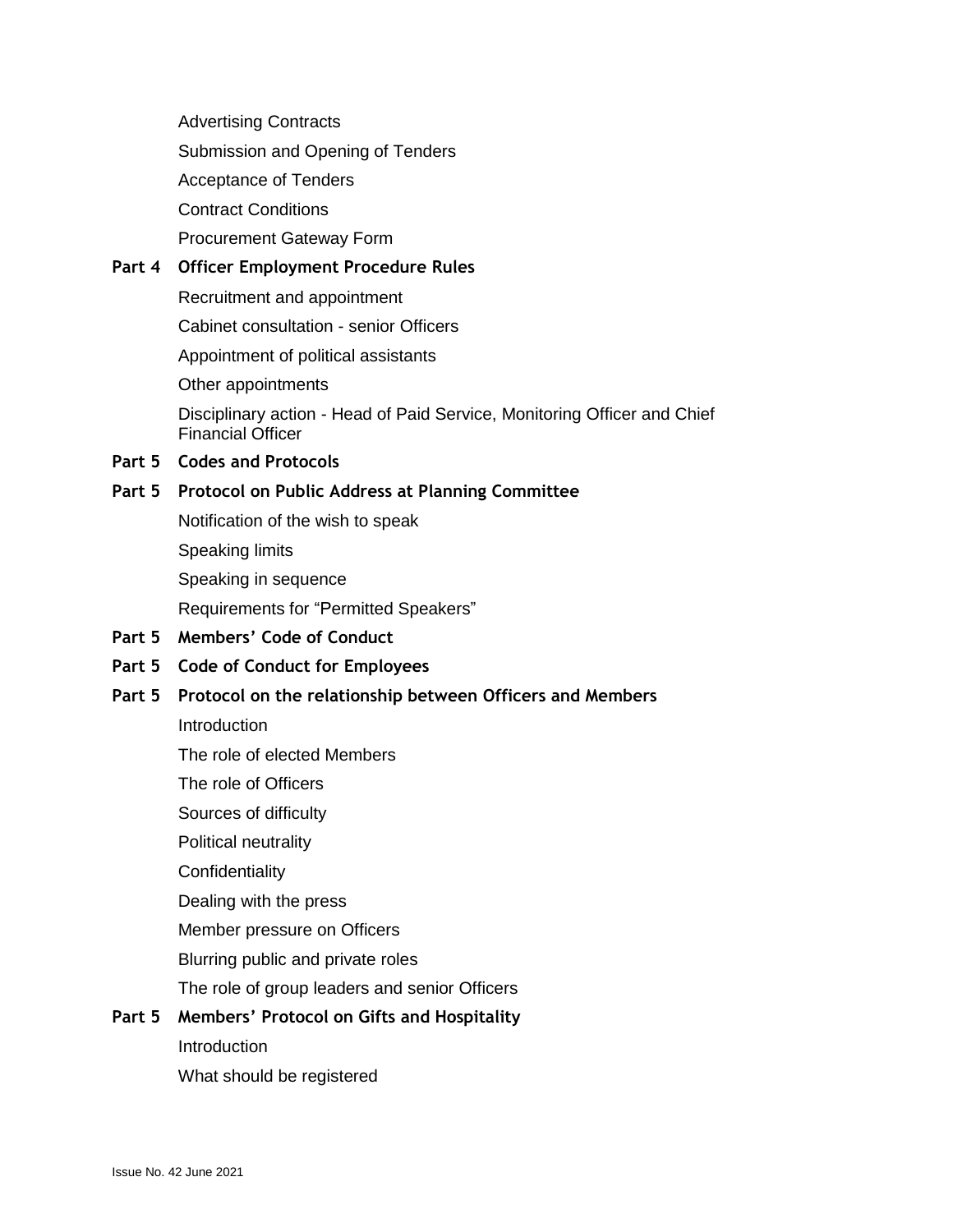**Gifts Hospitality Examples** The Register of Gifts and Hospitality

# **Part 5 Members' Allowances Scheme**

- Basic allowance
- Special responsibility allowances
- Other allowances for approved duties
- **Travelling**
- **Subsistence**
- Carers' allowance
- How to claim
- VAT
- Income Tax
- National Insurance contributions
- Social Security benefits
- **Renunciation**
- Financial loss allowance and non-elected Members
- Reimbursing expenses for non-Councillors
- Contact points
- List of approved duties

#### **Part 5 Members' Parental Leave Scheme**

#### **Part 5 Protocol on decisions to be taken by Executive Members**

- **Introduction**
- **Context**
- Decision making framework
- Publication of information before decisions are taken by Executive Members
- Publication of information after decisions are taken by Executive Members
- Calling in executive decisions
- Proformas
- Confidential and exempt information
- Review

#### **Part 5 Management Structure**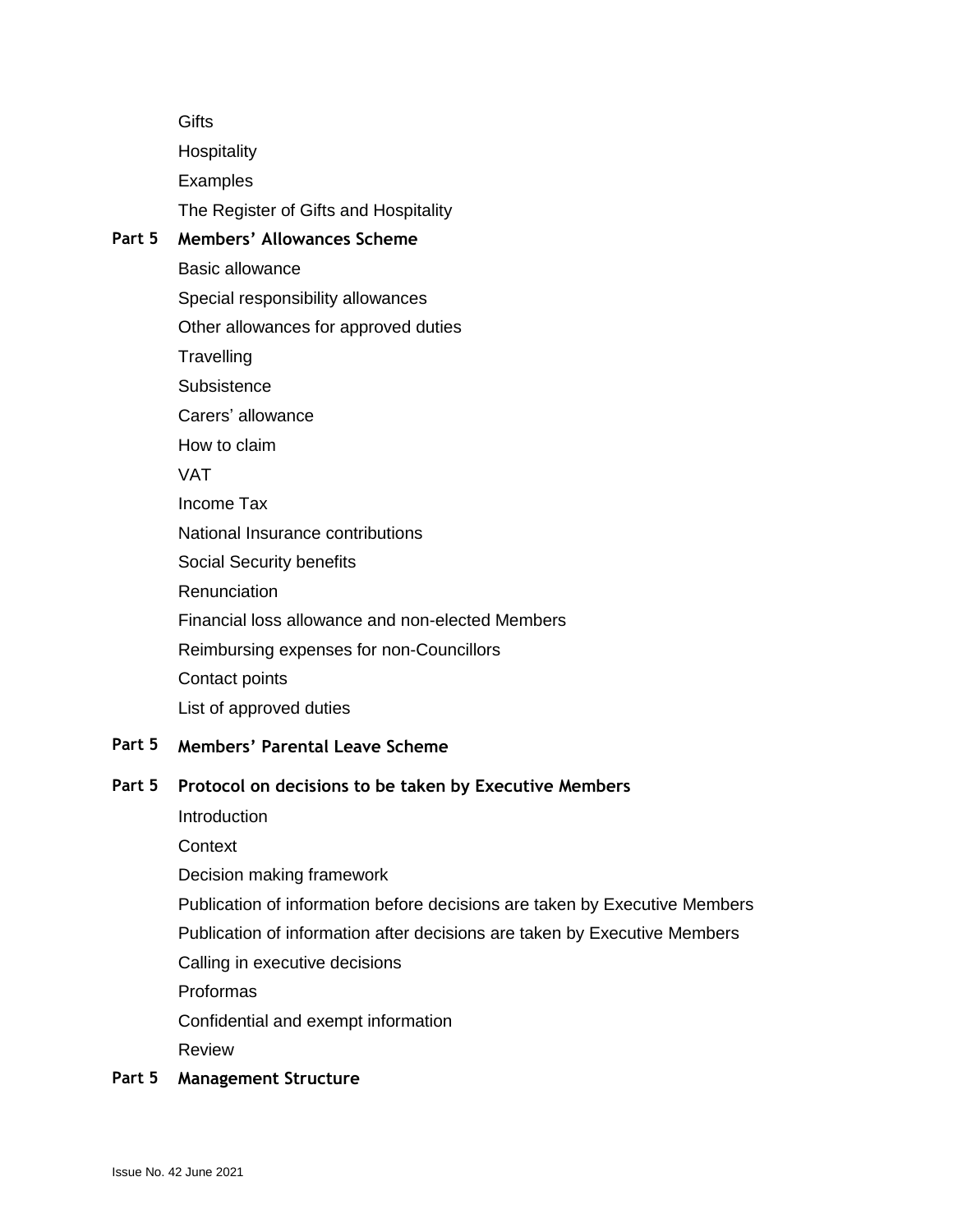Senior Management Structure

# **Part 5 Petition Scheme**